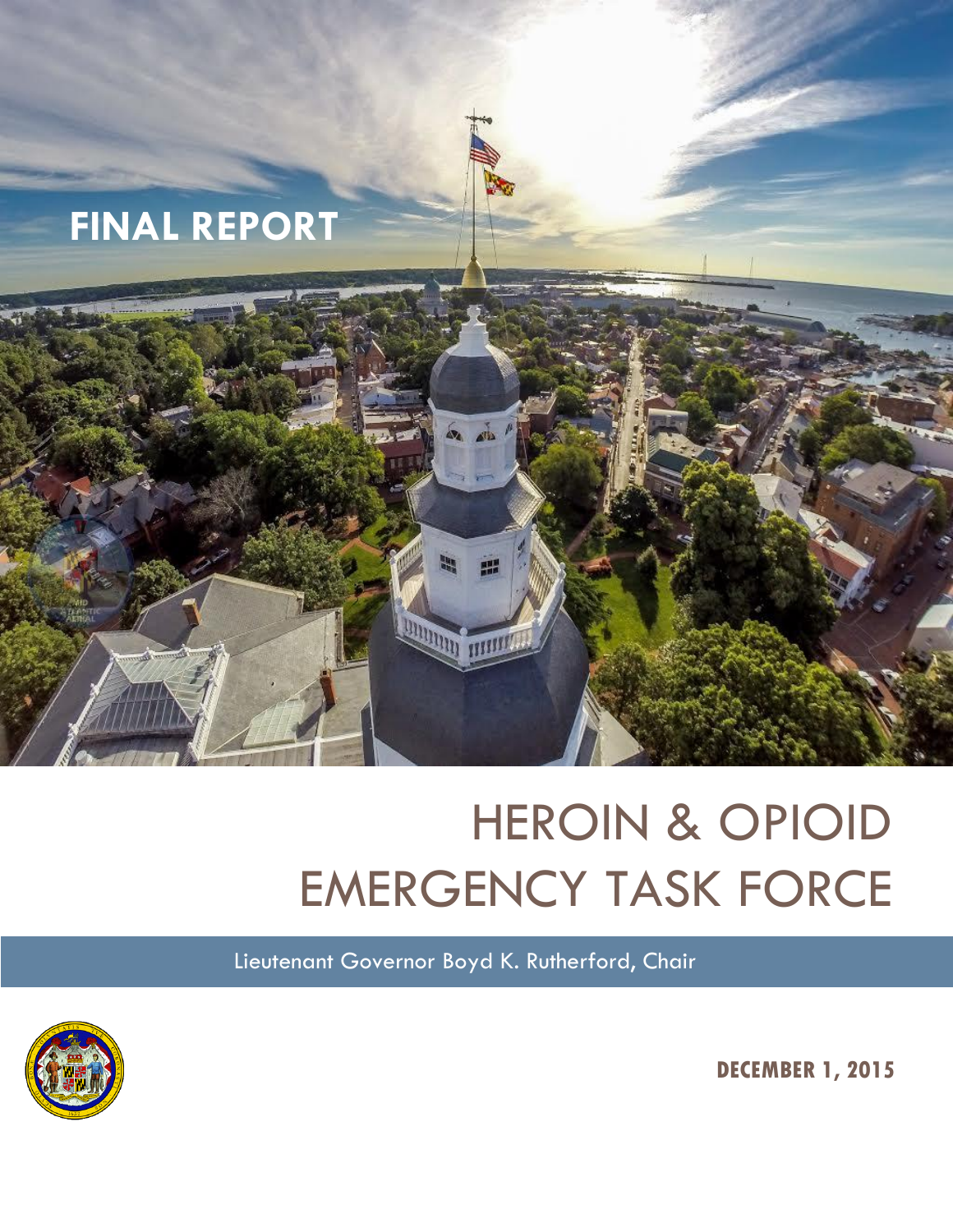a focus on heroin and opioids. It also recommends establishing peer recovery specialists within the Safe Streets model.

# **5. Establishing a Recovery Unit at Correctional Facilities**

The Task Force recommends that the Department of Public Safety and Correctional Services establish a pilot Recovery Unit at Eastern Correctional Institution to house offenders who are engaged in drug addiction programs and are invested in recovery.

# **6. Studying the Collateral Consequences of Maryland Laws and Regulations on Employment of Ex-Offenders**

The Task Force recommends that the Governor's Office of Crime Control and Prevention conduct a study of Maryland laws and regulations that establish a "Collateral Consequence," particularly unnecessary barriers to employment of ex-offenders.

# **PROMOTING EDUCATIONAL TOOLS FOR YOUTH, PARENTS, AND SCHOOL OFFICIALS**

# **1. Creating a User-Friendly Educational Campaign on School Websites**

The Task Force recommends that the Maryland State Department of Education assist local school boards in the development and promotion of a drug education and information segment on school websites.

# **2. Training for School Faculty and Staff on Signs of Student Addiction**

The Task Force recommends that the Maryland State Department of Education assist school staff, including teachers, school resource officers, coaches, athletic directors, and guidance counselors, to receive training on the disease of addiction and signs that a student is abusing heroin or prescription opioids.

#### **3. Promoting Evidence-Based Prevention Strategies that Develop Refusal Skills**

The Task Force recommends that the Maryland State Department of Education promote evidence-based programs to help students resist peer pressure while maintaining self-respect.

#### **4. Support Student-Based Film Festivals on Heroin and Opioid Abuse**

The Task Force recommends that the Maryland State Department of Education evaluate the success of student-based film festivals and consider replicating it as a statewide initiative.

#### **IMPROVING STATE SUPPORT SERVICES**

# **1. Implementing Comprehensive Heroin and Opioid Abuse Screening at the Department of Juvenile Services and the Department of Human Resources**

The Task Force recommends that the Department of Juvenile Services develop a questionnaire that will be specifically designed to guide Department of Juvenile Services staff in a productive discussion with the youth and parent regarding opiates, including heroin, fentanyl, and prescription opioids, and other drugs. Similarly, the Task Force recommends that the Department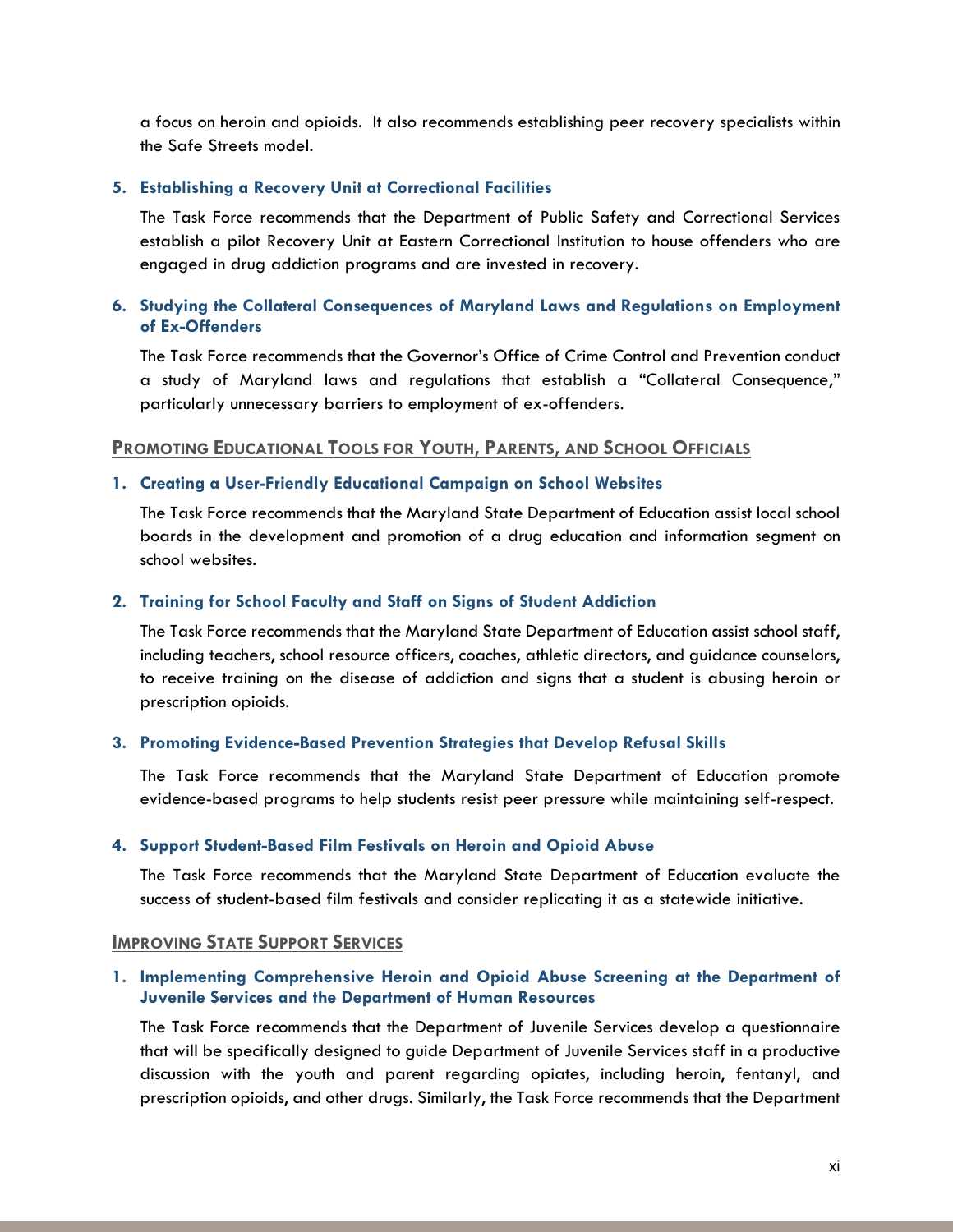of Human Resources implement a comprehensive screening tool to identify clients and families affected by heroin and opioid use.

# **2. Establishing the Maryland Center of Excellence for Prevention and Treatment under the Behavioral Health Advisory Council**

The Task Force recommends that a Center of Excellence for Prevention and Treatment be established under the Behavioral Health Advisory Council and housed in an academic setting. The Center would serve as the main body to provide critical oversight, a unifying strategy, and accountability for all prevention and treatment programming across the State. It would also serve as a source of independent information, data analysis, and evaluation of the effectiveness and coordination of prevention and treatment programming in Maryland; and to provide oversight such that programming is fully accountable across all agencies in accordance with metrics, outcome measures, standards of care, and performance evaluation.